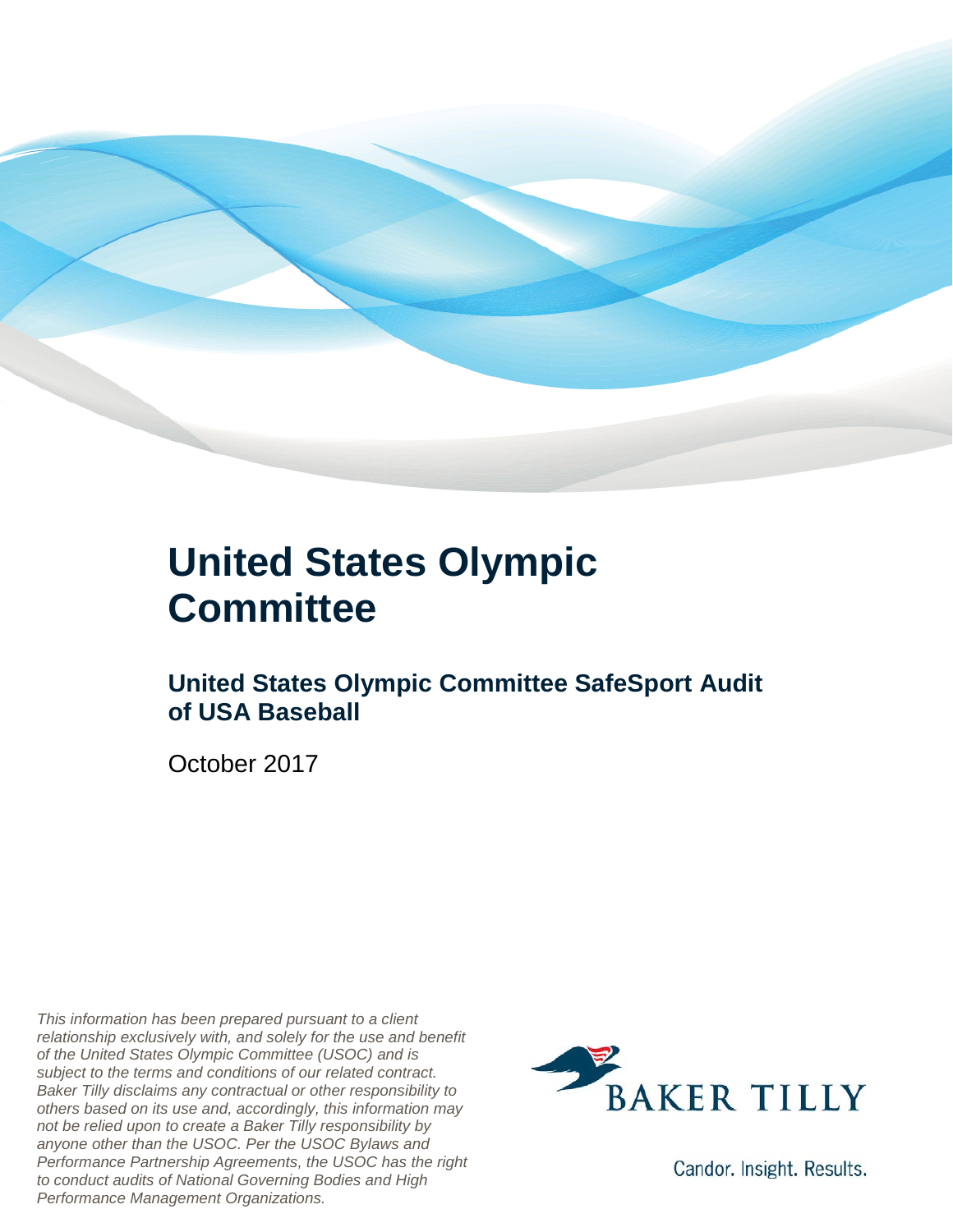

| UNITED STATES OLYMPIC COMMITTEE SAFESPORT AUDIT OF USA |  |
|--------------------------------------------------------|--|
|                                                        |  |
|                                                        |  |
|                                                        |  |
|                                                        |  |
|                                                        |  |
|                                                        |  |
|                                                        |  |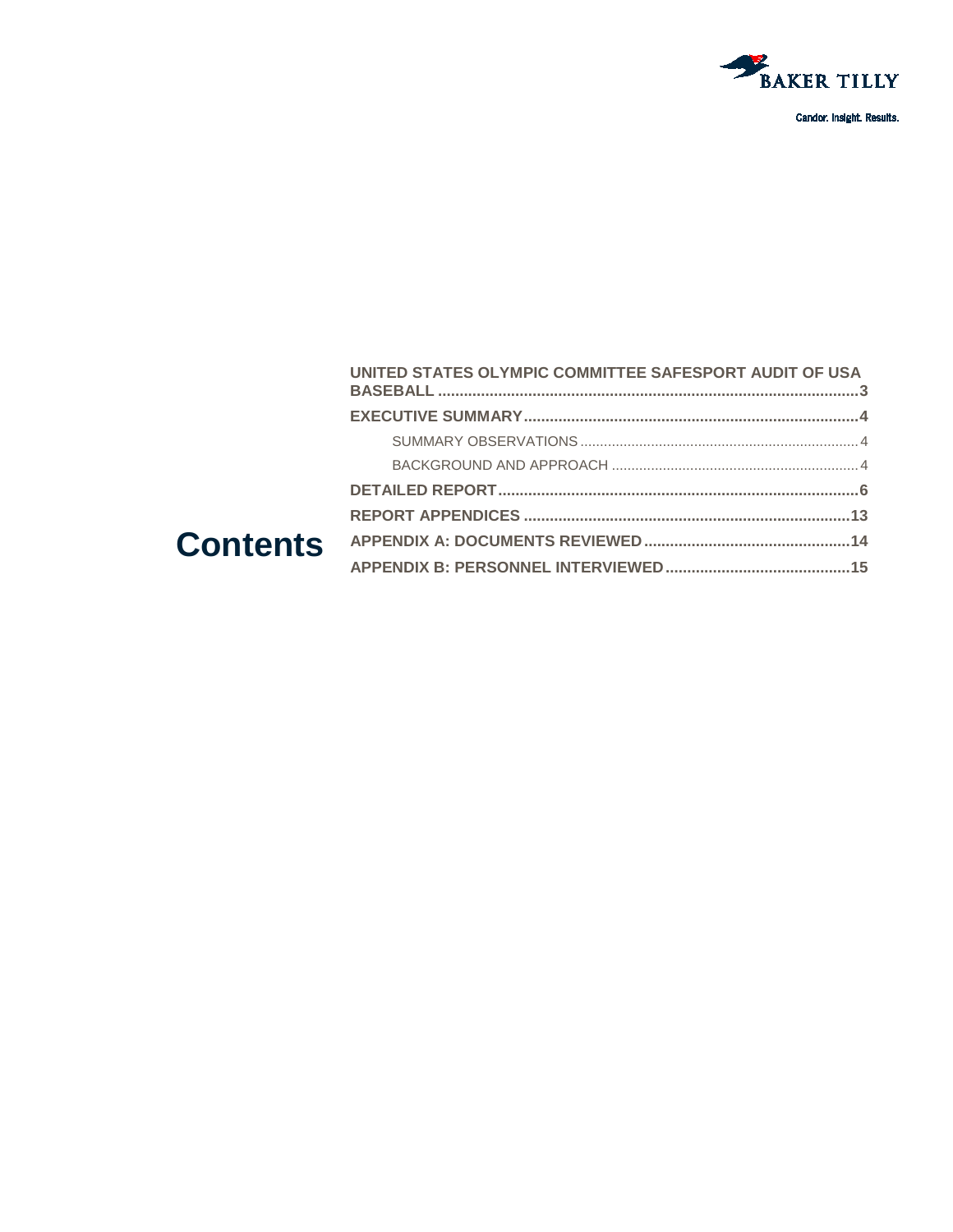

j

United States Olympic Committee USOC SafeSport Audit of USA Baseball

# <span id="page-2-0"></span>**United States Olympic Committee SafeSport Audit of USA Baseball[1](#page-2-1)**

<span id="page-2-1"></span><sup>1</sup> To consider the report in its entirety, please refer also to the detailed management response that will appear here [\[Governance Documents\]](https://www.teamusa.org/Footer/Legal/Governance-Documents) within 90 days of the date of this report.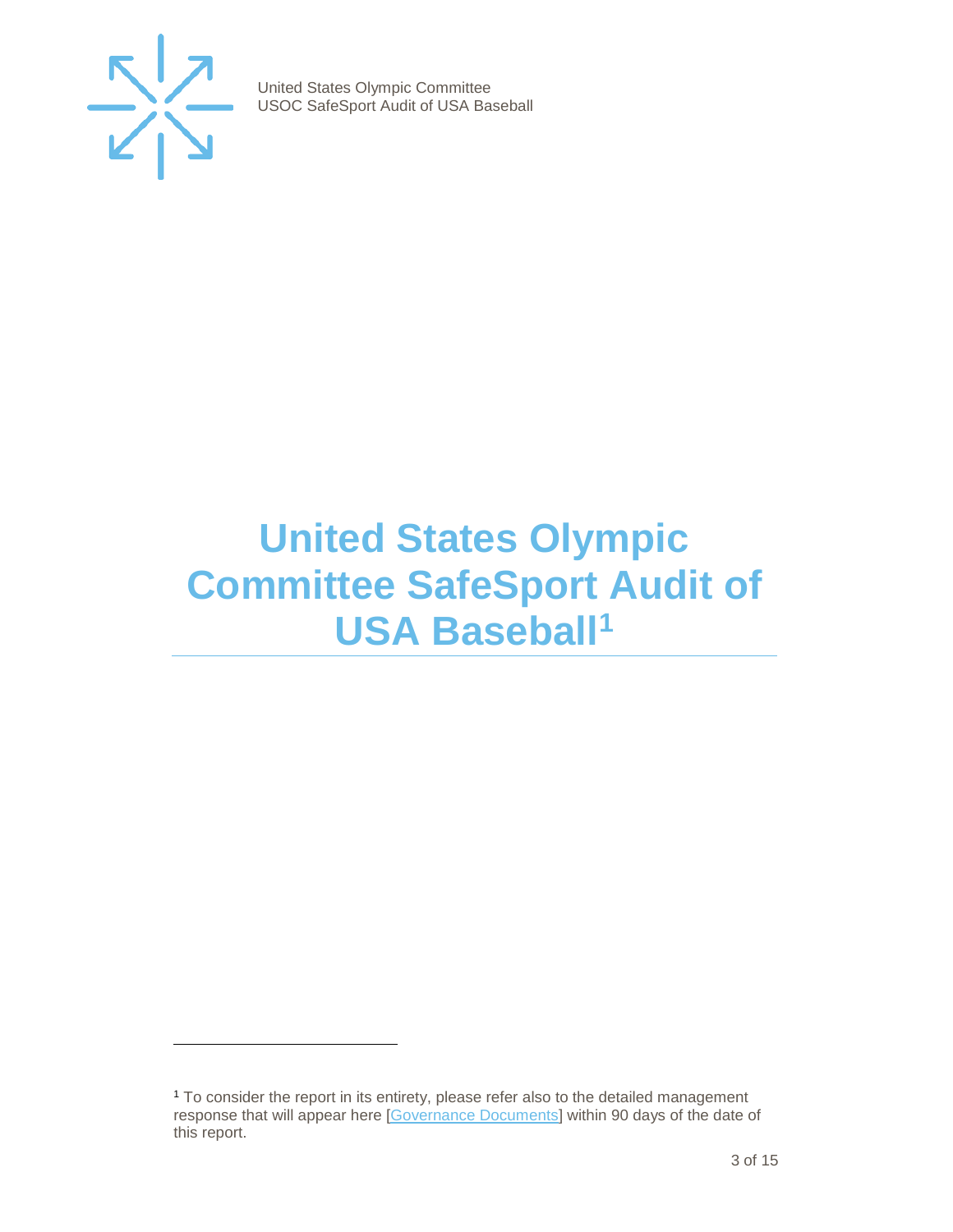

# **Executive Summary**

### <span id="page-3-1"></span><span id="page-3-0"></span>**Summary Observations**

It shall be the policy of the United States Olympic Committee (USOC) that each National Governing Body (NGBs) adopt a Minimum Standards Policy for Athlete Safety Programs (Athlete Safety Standards) by December 31, 2013[2](#page-3-4).

We noted the following opportunities to enhance the design of USA Baseball's compliance with the Athlete Safety Standards:

- > **Athlete Safety Standards - Prohibited Conduct**  USA Baseball has the prohibited conduct defined within the website. However, the applicable SafeSportrelated documentation and administrative materials provide links that do not specifically link to the appropriate content (i.e., the link to the definition of harassment in the Code of Conduct and SafeSport takes users to the definition of hazing).
- > **Athlete Safety Standards - SafeSport Policy**  USA Baseball has a variety of educational and informational documentation available to their members and on their website. However; the information is not easily located or accessible within a comprehensive SafeSport policy.
- > **Athlete Safety Standards - Criminal Background Checks and Education and Training Testing** – Requiring criminal background checks and education and training is not consistently enforced by USA Baseball. The following exceptions were identified during our testing:
	- One individual selected for testing (10% of the selected individuals) did not have a criminal background check conducted during the testing period (i.e., May 1, 2016 through April 30, 2017); however, evidence was provided that the criminal background check were completed prior to issuing the audit report.
	- All ten individuals selected for testing (100% of the selected individuals) had no record of completing the education and training requirements during the testing period (i.e., May 1, 2016 through April 30, 2017); however, evidence was provided that two of the individuals had completed the education and training requirements prior to issuing the audit report.
- <span id="page-3-4"></span>> **Athlete Safety Standards - Application of the SafeSport Policy** – USA Baseball's SafeSport-related documentation and administrative materials does not specifically define who is required to comply with the requirements in the Athlete Safety Standards.
- > **Athlete Safety Standards - Criminal Background Checks and Education and Training Policy Requirements** – USA Baseball's SafeSport-related documentation and administrative materials does not specifically include any context regarding requirements for criminal background checks or education and training requirements. USA Baseball does have documentation on their website and in other materials that references background checks and training materials, but does not specifically indicate the requirements as it related to SafeSport.

### <span id="page-3-2"></span>**Background and Approach**

<span id="page-3-3"></span>USOC engaged Baker Tilly Virchow Krause (Baker Tilly), to assist the USOC in the completion of SafeSport audits, to assess compliance with SafeSport policies and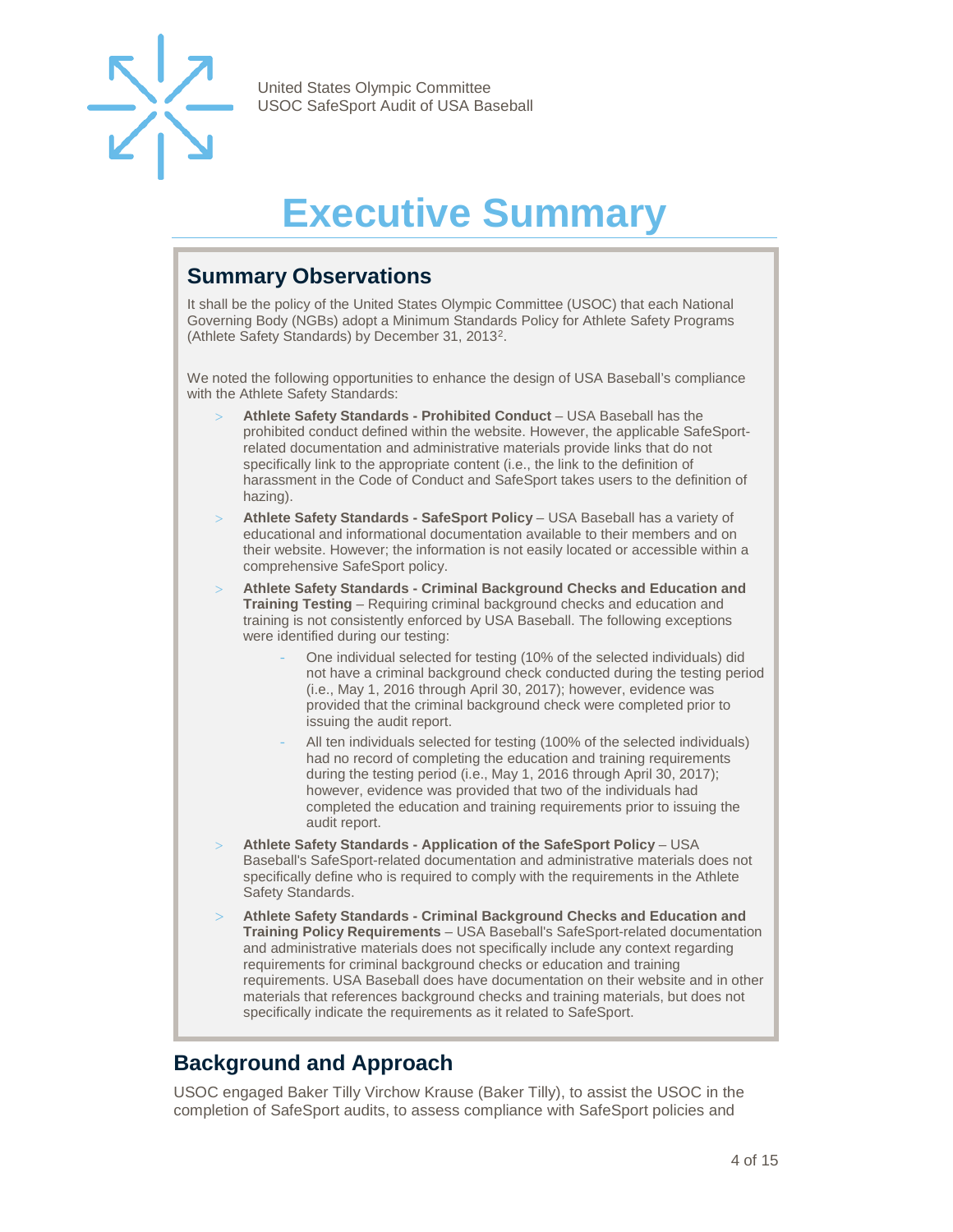

j

United States Olympic Committee USOC SafeSport Audit of USA Baseball

procedures at the USOC and all of its NGBs and High Performance Management Organizations (HPMOs).

Baker Tilly performed a review of USA Baseball to evaluate compliance with the Athlete Safety Standards. The following activities were performed for this review of USA Baseball:

- > Developed and executed an audit program that included:
	- Holding a virtual entrance meeting to discuss and document USA Baseball's SafeSport program and processes.
	- Selecting a sample of 10 from the required individuals to ensure a background check was performed and education and training was completed. See **Appendix A** for a list of documents reviewed.
	- Reviewing USA Baseball's athlete safety policy and determining whether the following was addressed:
		- Required misconduct is prohibited and defined;
		- **Reporting procedures are documented; and**
		- The grievance process is documented and complies with Athlete Safety Standards.
	- Identifying which individuals are required to undergo a criminal background check and complete education and training.
- Conducted a virtual exit meeting, if requested, following delivery of the draft report, to discuss audit findings and recommendation(s) with USA Baseball. See **Appendix B** for a list of individuals interviewed.
- > Identified specific observations and recommendations regarding opportunities to enhance compliance with Athlete Safety Standards. Observations include the following attributes: criteria, condition, cause, effect and recommendation, as set out in the International Professional Practices Framework (IPPF) Standards and Practice Advisory 2410-1.

<sup>&</sup>lt;sup>2</sup> Effective June 20, 2017 the USOC replaced the Athlete Safety Standards with the NGB Athlete Safety Policy. Due to the timing of this audit, fieldwork was performed in accordance with the Athlete Safety Standards.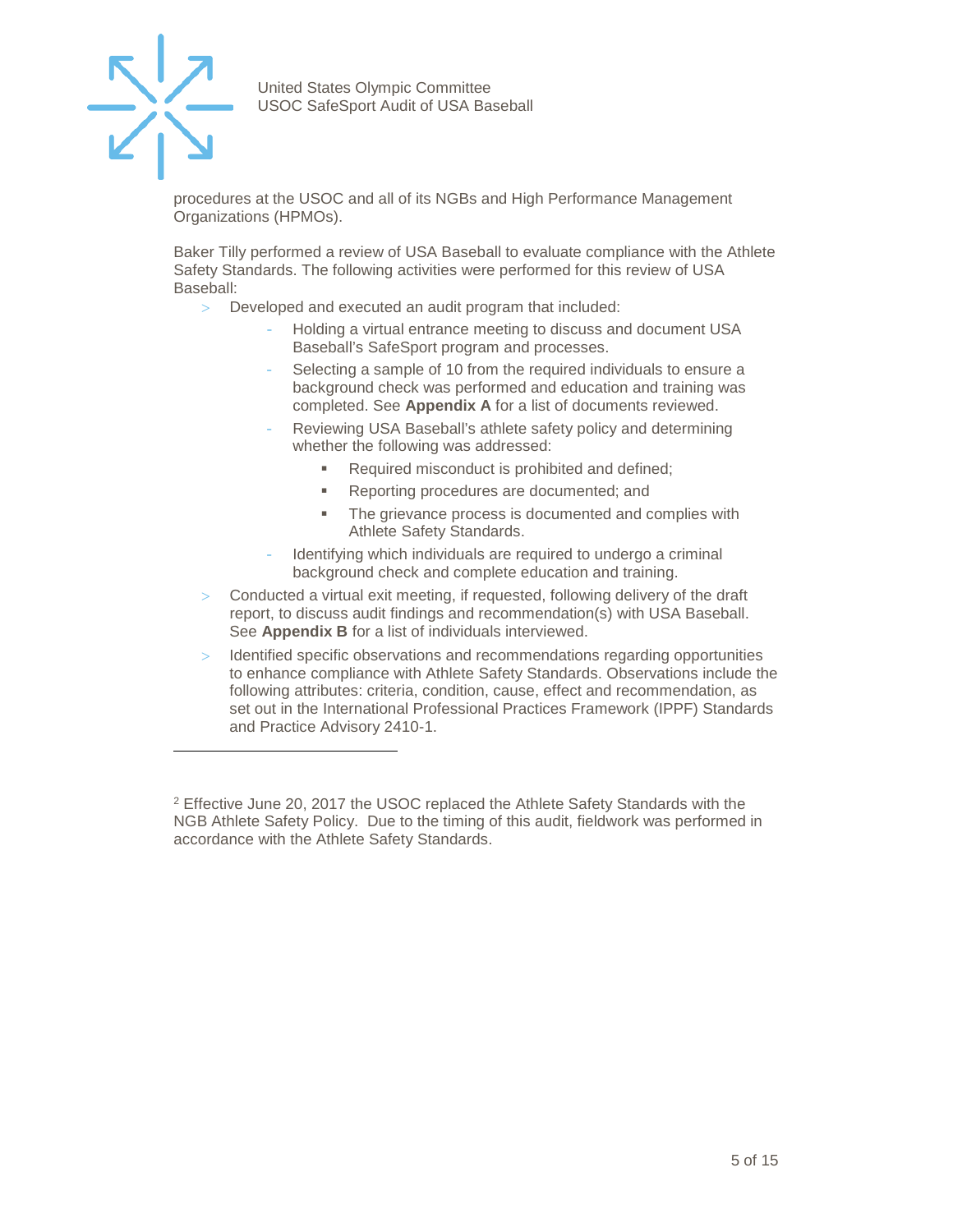

# **Detailed Report**

The tables below represent opportunities to enhance the design and effectiveness of USA Baseball's compliance with the Athlete Safety Standards.

| 1. Athlete Safety Standards - Prohibited Conduct |                                                                                                                                                                                                                                                                                                                                                                                                                                                                                                                                                                                                                                                                                                        |
|--------------------------------------------------|--------------------------------------------------------------------------------------------------------------------------------------------------------------------------------------------------------------------------------------------------------------------------------------------------------------------------------------------------------------------------------------------------------------------------------------------------------------------------------------------------------------------------------------------------------------------------------------------------------------------------------------------------------------------------------------------------------|
| <b>Criteria</b>                                  | The Athlete Safety Standards requires that USA Baseball<br>shall adopt an athlete safety program that prohibits and<br>defines the following misconduct: Bullying, Hazing,<br>Harassment (including sexual harassment), Emotional<br>Misconduct, Physical Misconduct, and Sexual Misconduct<br>(including child sexual abuse).                                                                                                                                                                                                                                                                                                                                                                         |
| <b>Condition</b>                                 | USA Baseball has the prohibited conduct defined within the<br>website. However, the applicable SafeSport-related<br>documentation and administrative materials provide links that<br>do not specifically link to the appropriate content (i.e., the link<br>to the definition of harassment in the Code of Conduct and<br>SafeSport takes users to the definition of hazing).                                                                                                                                                                                                                                                                                                                          |
| Cause                                            | USA Baseball may not have reviewed and updated its<br>SafeSport-related documentation and administrative materials<br>to include all of the requirements in the Athlete Safety<br>Standards.                                                                                                                                                                                                                                                                                                                                                                                                                                                                                                           |
| <b>Effect</b>                                    | USA Baseball must be in compliance with the Athlete Safety<br>Standards to be a member in good standing. Noncompliance<br>with the Athlete Safety Standards can result in disciplinary<br>action by the USOC including withdrawal of high performance<br>funding.<br>Additionally, stakeholders (e.g., coaches, staff, officials,<br>volunteers, etc.) may not be aware of the specific<br>requirements of the Athlete Safety Standards and could be<br>out of compliance with the requirements and/or may not<br>aware of the prohibited conduct. Also, athletes may have<br>contact with stakeholders who are not aware of SafeSport<br>misconduct and the potential impact to athletes' well-being. |
| <b>Recommendation</b>                            | USA Baseball must update all applicable SafeSport-related<br>documentation and administrative materials to define and<br>specifically prohibit the six types of prohibited misconduct<br>identified in the Athlete Safety Standards. Further, USA                                                                                                                                                                                                                                                                                                                                                                                                                                                      |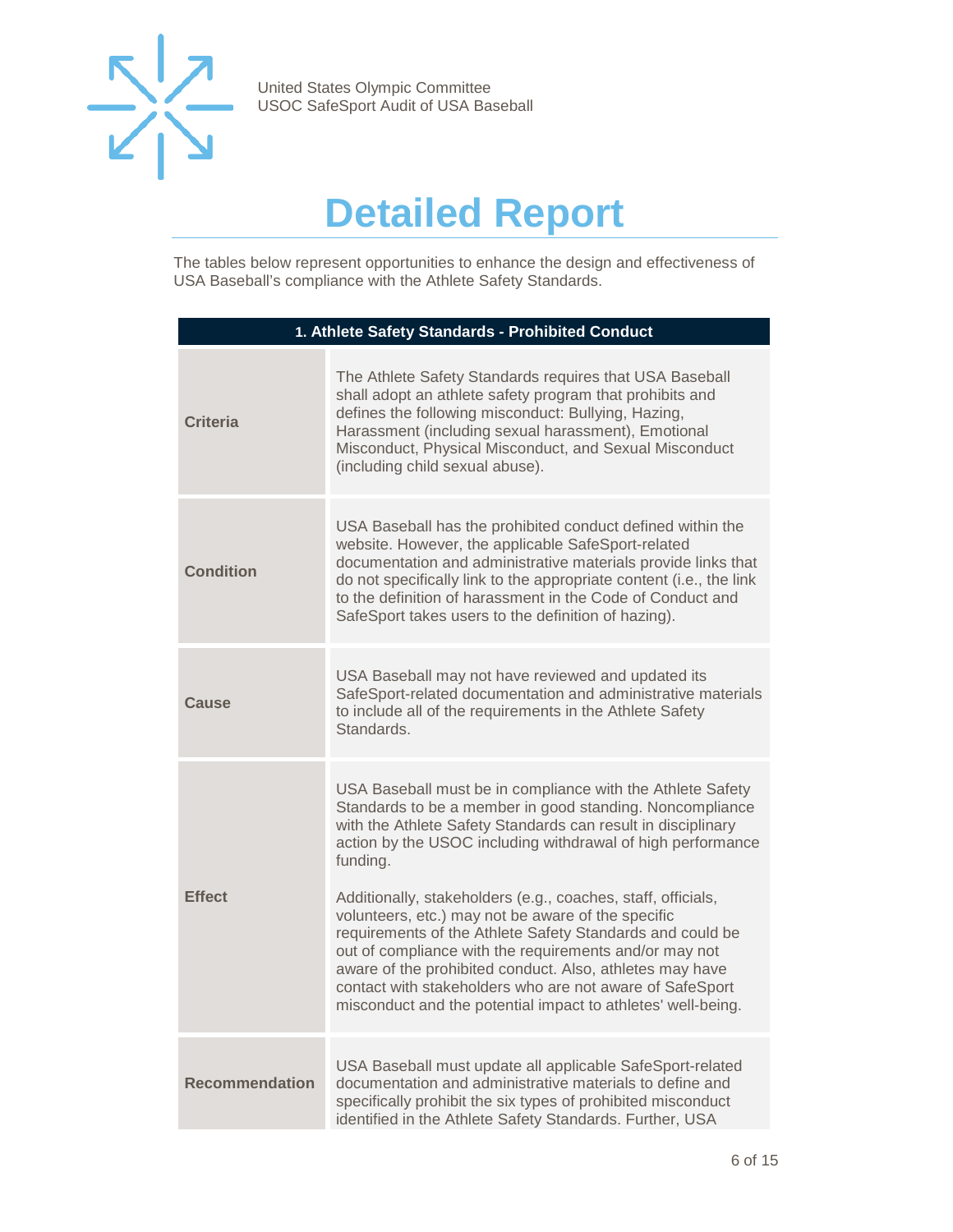

#### **1. Athlete Safety Standards - Prohibited Conduct**

|                               | Baseball should update the links included in their SafeSport<br>documentation to the appropriate type of defined misconduct.<br>Specially, USA Baseball must update the link to the definition<br>of harassment. Compliance with these requirements must be<br>completed within 90 days of receipt of the final audit report. |
|-------------------------------|-------------------------------------------------------------------------------------------------------------------------------------------------------------------------------------------------------------------------------------------------------------------------------------------------------------------------------|
| <b>Management</b><br>response | We agree with the condition and recommendation and will<br>respond to the USOC with a detailed plan to ensure<br>compliance with the current NGB Athlete Safety Policy. Our<br>plan will be submitted to the USOC within the 90 day timeline<br>referenced above.                                                             |

| 2. Athlete Safety Standards - SafeSport Policy |                                                                                                                                                                                                                                                                                                                                                                                                                                                                                                          |
|------------------------------------------------|----------------------------------------------------------------------------------------------------------------------------------------------------------------------------------------------------------------------------------------------------------------------------------------------------------------------------------------------------------------------------------------------------------------------------------------------------------------------------------------------------------|
| <b>Criteria</b>                                | It shall be the policy of the USOC that USA Baseball adopt an<br>athlete safety program by December 31, 2013. The athlete<br>safety program shall include, at a minimum, the requirements<br>set forth in the Athlete Safety Standards.                                                                                                                                                                                                                                                                  |
| <b>Condition</b>                               | USA Baseball has a variety of educational and informational<br>documentation available to their members and on their<br>website. However; the information is not easily located or<br>accessible within a comprehensive SafeSport policy.                                                                                                                                                                                                                                                                |
| Cause                                          | USA Baseball has not adopted Athlete Safety Standards as<br>required by the USOC as of December 31, 2013.                                                                                                                                                                                                                                                                                                                                                                                                |
| <b>Effect</b>                                  | USA Baseball may not be aware of the specific requirements<br>of the Athlete Safety Standards. USA Baseball must be in<br>compliance with the Athlete Safety Standards to be a member<br>in good standing. Noncompliance with the Athlete Safety<br>Standards can result in disciplinary action by the USOC<br>including withdrawal of high performance funding.<br>Additionally, athletes may not be informed about SafeSport<br>misconduct, its impact, and how to report misconduct, if<br>necessary. |
| <b>Recommendation</b>                          | USA Baseball must formally create and/or update their<br>SafeSport-related content to document a formal SafeSport                                                                                                                                                                                                                                                                                                                                                                                        |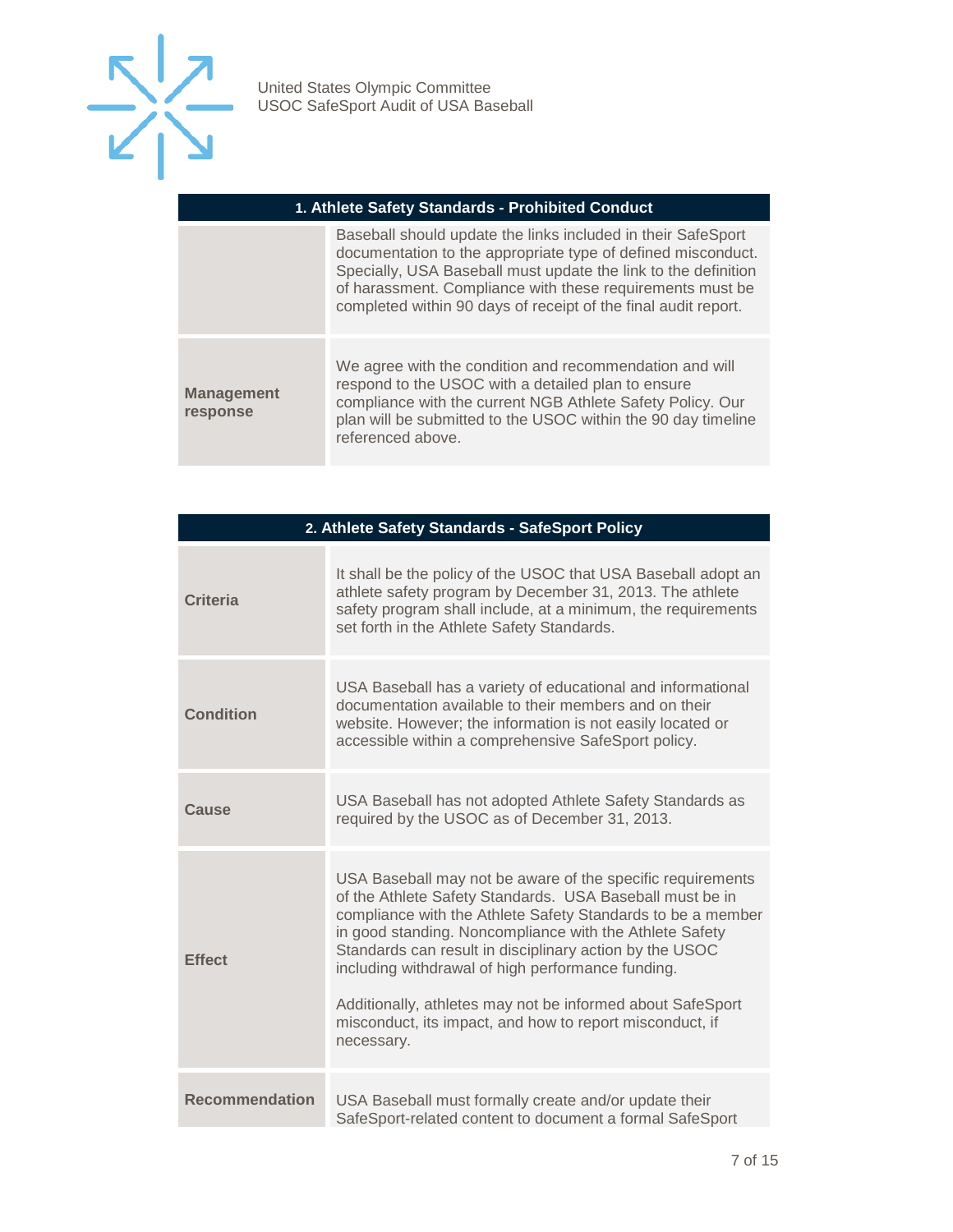

|                               | policy that can be made available to all stakeholders, which<br>complies with the Athlete Safety Standards. Compliance with<br>these requirements must be completed within 90 days of<br>receipt of the final audit report.                                       |
|-------------------------------|-------------------------------------------------------------------------------------------------------------------------------------------------------------------------------------------------------------------------------------------------------------------|
| <b>Management</b><br>response | We agree with the condition and recommendation and will<br>respond to the USOC with a detailed plan to ensure<br>compliance with the current NGB Athlete Safety Policy. Our<br>plan will be submitted to the USOC within the 90 day timeline<br>referenced above. |

| 3. Athlete Safety Standards - Criminal Background Checks and Education and<br><b>Training Testing</b> |                                                                                                                                                                                                                                                                                                                                                                                                                                                                                                                                                                                                                                                                                                                                                                                                                                                                                                                            |
|-------------------------------------------------------------------------------------------------------|----------------------------------------------------------------------------------------------------------------------------------------------------------------------------------------------------------------------------------------------------------------------------------------------------------------------------------------------------------------------------------------------------------------------------------------------------------------------------------------------------------------------------------------------------------------------------------------------------------------------------------------------------------------------------------------------------------------------------------------------------------------------------------------------------------------------------------------------------------------------------------------------------------------------------|
| <b>Criteria</b>                                                                                       | The Athlete Safety Standards state USA Baseball shall<br>require criminal background checks and education and<br>training for those individuals it formally authorizes, approves,<br>or appoints (a) to a position of authority over, or (b) to have<br>frequent contact with athletes.                                                                                                                                                                                                                                                                                                                                                                                                                                                                                                                                                                                                                                    |
| <b>Condition</b>                                                                                      | Requiring criminal background checks and education and<br>training is not consistently enforced by USA Baseball. The<br>following exceptions were identified during our testing:<br>1. One individual selected for testing (10% of the selected<br>individuals) did not have a criminal background check<br>conducted during the testing period (i.e., May 1, 2016 through<br>April 30, 2017); however, evidence was provided that the<br>criminal background check were completed prior to issuing<br>the audit report.<br>2. All ten individuals selected for testing (100% of the selected<br>individuals) had no record of completing the education and<br>training requirements during the testing period (i.e., May 1,<br>2016 through April 30, 2017); however, evidence was<br>provided that two of the individuals had completed the<br>education and training requirements prior to issuing the audit<br>report. |
| Cause                                                                                                 | USA Baseball may not be consistently tracking and<br>monitoring compliance with the criminal background checks                                                                                                                                                                                                                                                                                                                                                                                                                                                                                                                                                                                                                                                                                                                                                                                                             |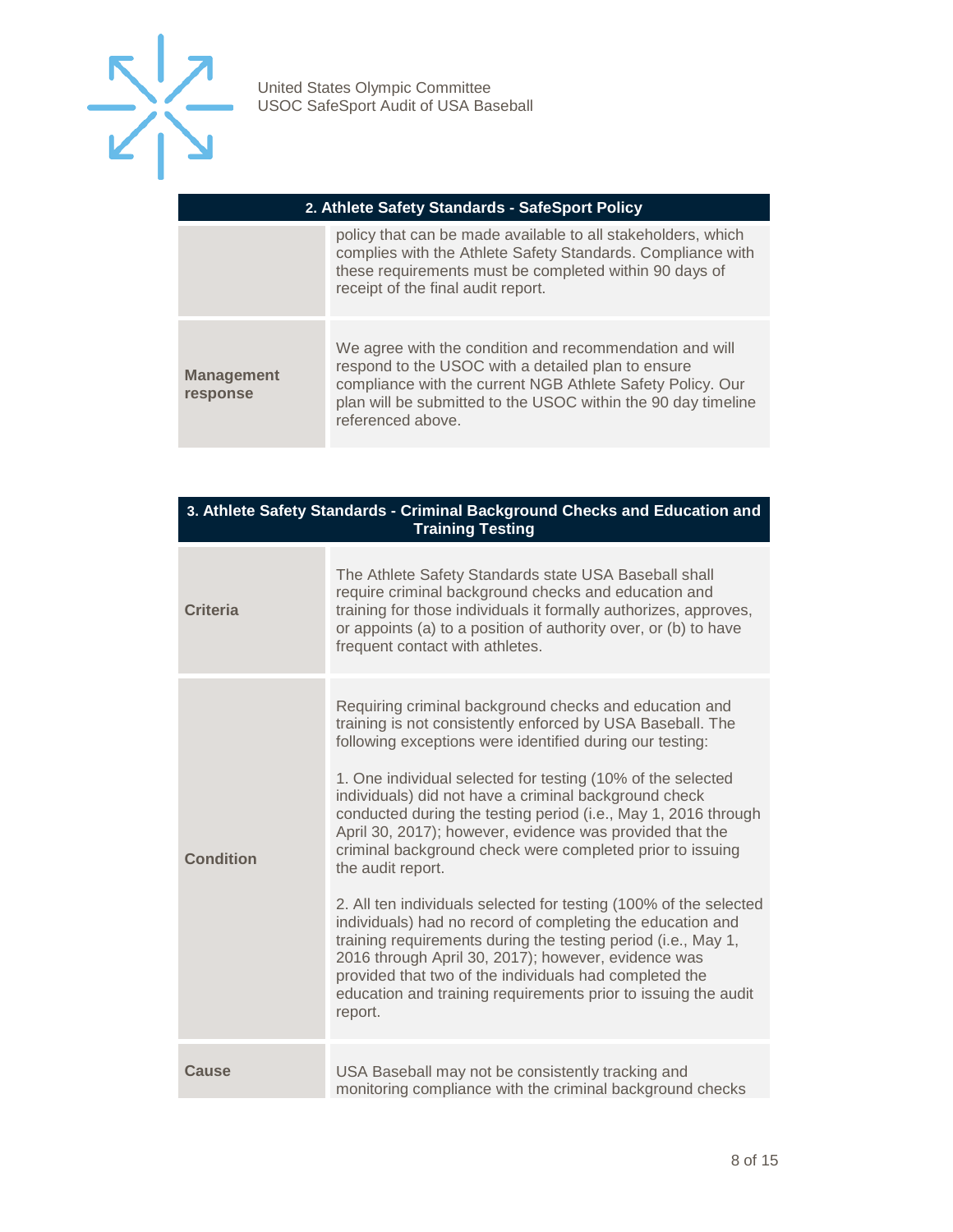

| 3. Athlete Safety Standards - Criminal Background Checks and Education and |
|----------------------------------------------------------------------------|
| Training Testing                                                           |

and education and training requirements of the Athlete Safety Standards.

| <b>Effect</b>                 | Individuals USA Baseball formally authorizes, approves or<br>appoints (a) to a position of authority over, or (b) to have<br>frequent contact with athletes may not be in compliance with<br>the SafeSport program because they have not completed<br>criminal background checks and/or education and training<br>prior to having contact with athletes. USA Baseball must be in<br>compliance with the Athlete Safety Standards to be a member<br>in good standing. Noncompliance with the Athlete Safety<br>Standards can result in disciplinary action by the USOC<br>including withdrawal of high performance funding. Also,<br>athletes may have contact with individuals who are unaware<br>of SafeSport misconduct and the potential impact to athletes'<br>well-being and/or have contact with individuals who have a<br>criminal history, which could put athletes at SafeSport-related<br>misconduct risk. |
|-------------------------------|----------------------------------------------------------------------------------------------------------------------------------------------------------------------------------------------------------------------------------------------------------------------------------------------------------------------------------------------------------------------------------------------------------------------------------------------------------------------------------------------------------------------------------------------------------------------------------------------------------------------------------------------------------------------------------------------------------------------------------------------------------------------------------------------------------------------------------------------------------------------------------------------------------------------|
| <b>Recommendation</b>         | USA Baseball must require that individuals it formally<br>authorizes, approves, or appoints (a) to a position of authority<br>over, or (b) to have frequent contact with athletes complete<br>criminal background checks and education and training<br>requirements in a timely manner and before they have contact<br>with athletes to provide assurance that they are educated on<br>the requirements of the Athlete Safety Standards. The USA<br>Baseball must consistently track and verify criminal<br>background checks and education and training requirements<br>are met for all Required Individuals. Compliance with these<br>requirements must be completed within 90 days of receipt of<br>the final audit report.<br>USA Baseball should review the testing results and require all<br>necessary individuals to complete the necessary                                                                  |
|                               | requirements (i.e., criminal background check and/or<br>education and training).                                                                                                                                                                                                                                                                                                                                                                                                                                                                                                                                                                                                                                                                                                                                                                                                                                     |
| <b>Management</b><br>response | We agree with the condition and recommendation and will<br>respond to the USOC with a detailed plan to ensure<br>compliance with the current NGB Athlete Safety Policy. Our<br>plan will be submitted to the USOC within the 90 day timeline<br>referenced above.                                                                                                                                                                                                                                                                                                                                                                                                                                                                                                                                                                                                                                                    |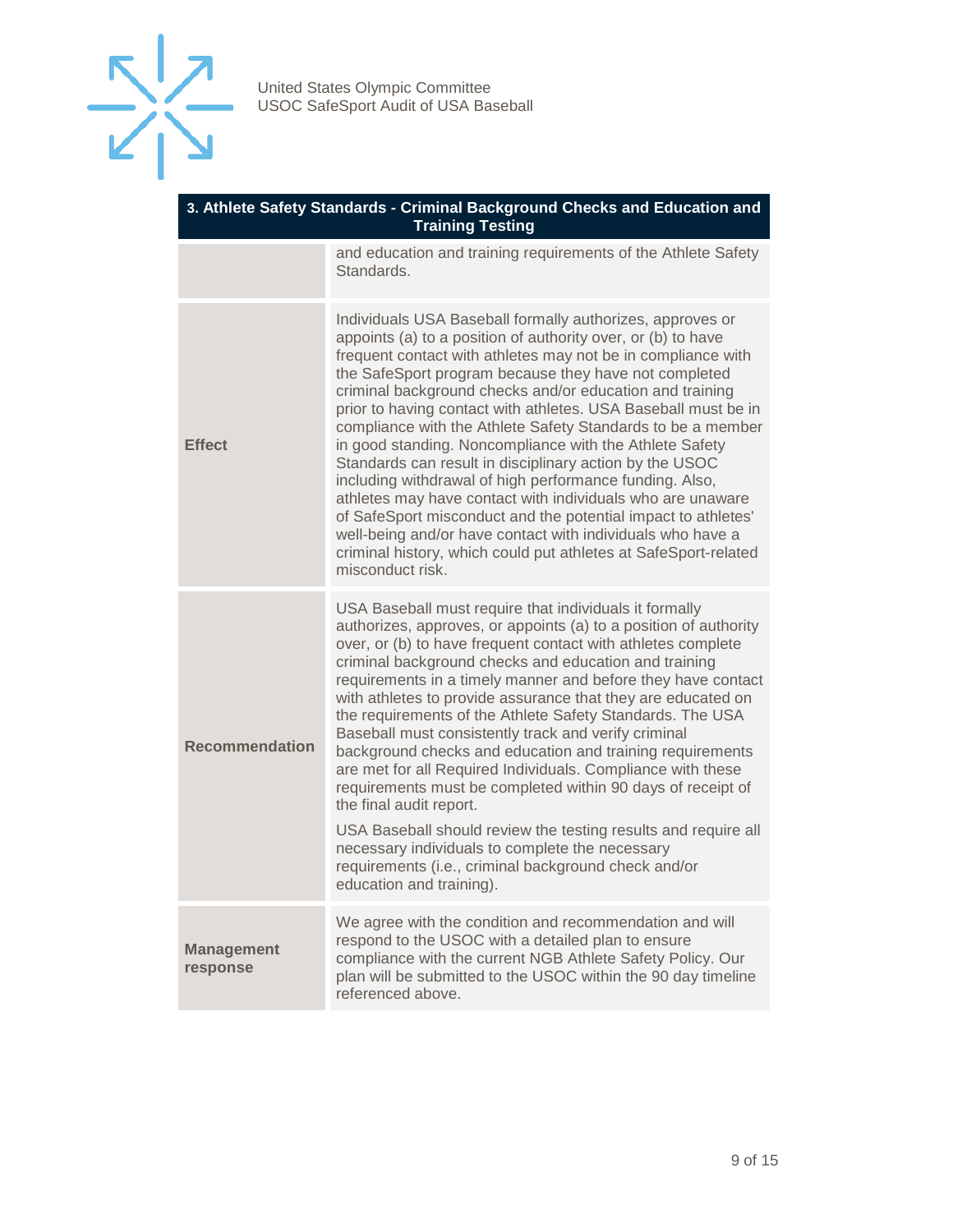

#### **4. Athlete Safety Standards - Application of the SafeSport Policy**

| <b>Criteria</b>       | The Athlete Safety Standards are not age specific. The<br>Athlete Safety Standards states that the policy shall apply to<br>(1) USA Baseball employees; (2) athletes USA Baseball<br>designates for the USADA required testing pool (RTP); and<br>(3) individuals USA Baseball formally authorizes, approves or<br>appoints (a) to a position of authority over, or (b) to have<br>frequent contact with athletes.                                                                                                                                                                                                                                                                              |
|-----------------------|-------------------------------------------------------------------------------------------------------------------------------------------------------------------------------------------------------------------------------------------------------------------------------------------------------------------------------------------------------------------------------------------------------------------------------------------------------------------------------------------------------------------------------------------------------------------------------------------------------------------------------------------------------------------------------------------------|
| <b>Condition</b>      | USA Baseball's SafeSport-related documentation and<br>administrative materials does not specifically define who is<br>required to comply with the requirements in the Athlete Safety<br>Standards.                                                                                                                                                                                                                                                                                                                                                                                                                                                                                              |
| <b>Cause</b>          | USA Baseball may not have updated its SafeSport-related<br>documentation and administrative materials to align with<br>requirements in the Athlete Safety Standards.                                                                                                                                                                                                                                                                                                                                                                                                                                                                                                                            |
| <b>Effect</b>         | USA Baseball may not be in compliance with the Athlete<br>Safety Standards. USA Baseball must be in compliance with<br>the Athlete Safety Standards to be a member in good<br>standing. Noncompliance with the Athlete Safety Standards<br>can result in disciplinary action by the USOC including<br>withdrawal of high performance funding.<br>Additionally, stakeholders (e.g., coaches, officials) may not<br>know the SafeSport policy applies to them or be informed of<br>SafeSport initiatives and the related misconduct areas. Also,<br>athletes may have contact with stakeholders who are not<br>aware of SafeSport misconduct and the potential impact to<br>athletes' well-being. |
| <b>Recommendation</b> | USA Baseball must update its SafeSport-related<br>documentation and administrative materials to apply to (1)<br>USA Baseball employees; (2) athletes USA Baseball<br>designates for the USADA required testing pool (RTP); and<br>(3) individuals USA Baseball formally authorizes, approves or<br>appoints (a) to a position of authority over, or (b) to have<br>frequent contact with athletes to comply with the Athlete<br>Safety Standards. Compliance with these requirements must<br>be completed within 90 days of receipt of the final audit<br>report.                                                                                                                               |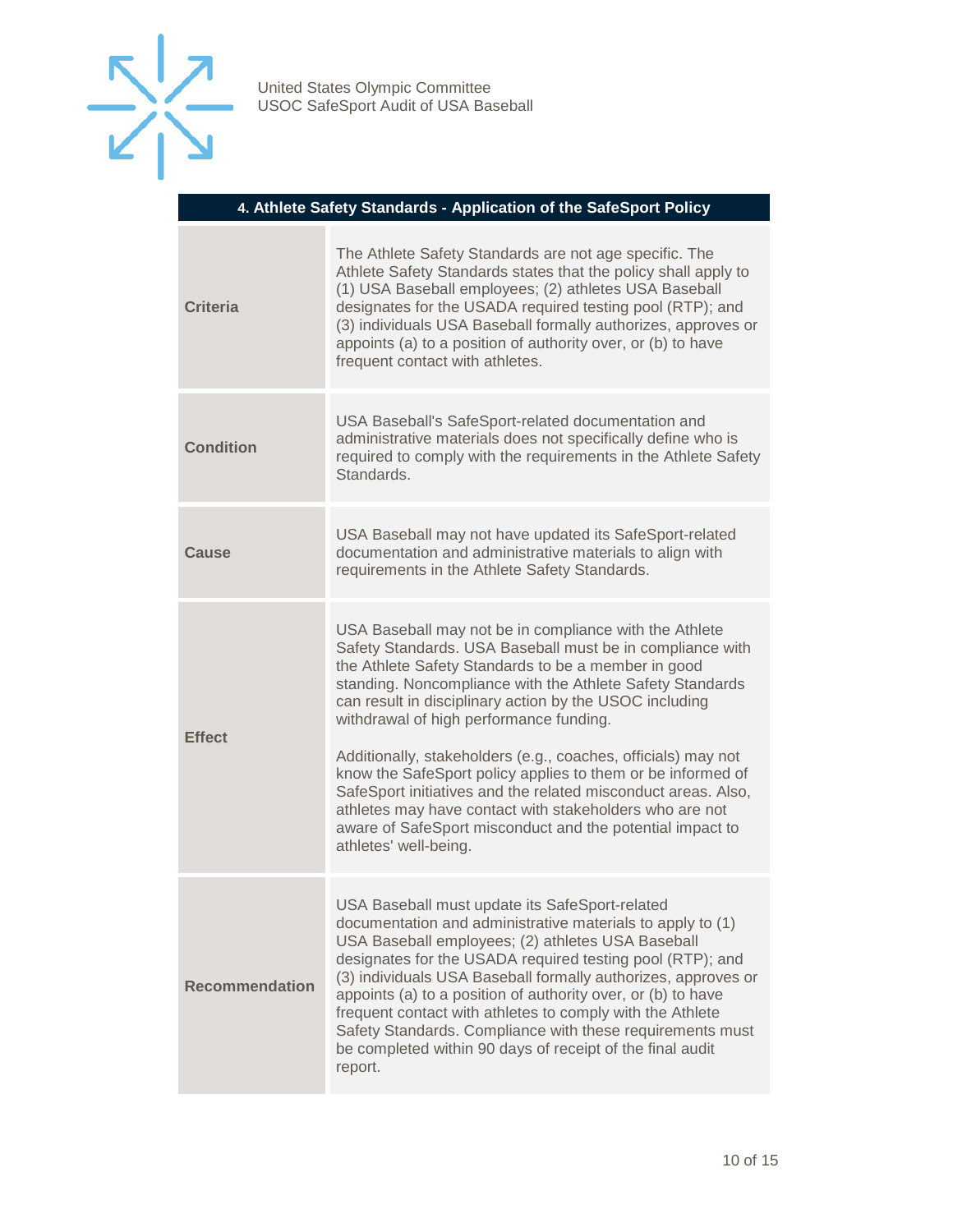

#### **4. Athlete Safety Standards - Application of the SafeSport Policy**

**Management response** We agree with the condition and recommendation and will respond to the USOC with a detailed plan to ensure compliance with the current NGB Athlete Safety Policy. Our plan will be submitted to the USOC within the 90 day timeline referenced above.

#### **5. Athlete Safety Standards - Criminal Background Checks and Education and Training Policy Requirements**

| <b>Criteria</b>  | The Athlete Safety Standards state USA baseball shall<br>require criminal background checks and education and<br>training for those individuals it formally authorizes, approves,<br>or appoints (a) to a position of authority over, or (b) to have<br>frequent contact with athletes.                                                                                                                                                                         |
|------------------|-----------------------------------------------------------------------------------------------------------------------------------------------------------------------------------------------------------------------------------------------------------------------------------------------------------------------------------------------------------------------------------------------------------------------------------------------------------------|
| <b>Condition</b> | USA Baseball's SafeSport-related documentation and<br>administrative materials does not specifically include any<br>context regarding requirements for criminal background<br>checks or education and training requirements. USA Baseball<br>does have documentation on their website and in other<br>materials that references background checks and training<br>materials, but does not specifically indicate the requirements<br>as it related to SafeSport. |
| Cause            | USA Baseball may not have updated its SafeSport-related<br>documentation and administrative materials to align with<br>requirements in the Athlete Safety Standards.                                                                                                                                                                                                                                                                                            |
| <b>Effect</b>    | USA Baseball may not be in compliance with the Athlete<br>Safety Standards. USA Baseball must be in compliance with<br>the Athlete Safety Standards to be a member in good<br>standing. Noncompliance with the Athlete Safety Standards<br>can result in disciplinary action by the USOC including<br>withdrawal of high performance funding.                                                                                                                   |
|                  | Additionally, stakeholders (e.g., coaches, staff, officials,<br>volunteers, etc.) may not know that criminal background<br>checks and education and training requirements apply to<br>them or be informed of SafeSport initiatives and the related<br>misconduct areas. Also, athletes may have contact with<br>individuals who are unaware of SafeSport misconduct and the<br>potential impact to athletes' well-being and/or have contact                     |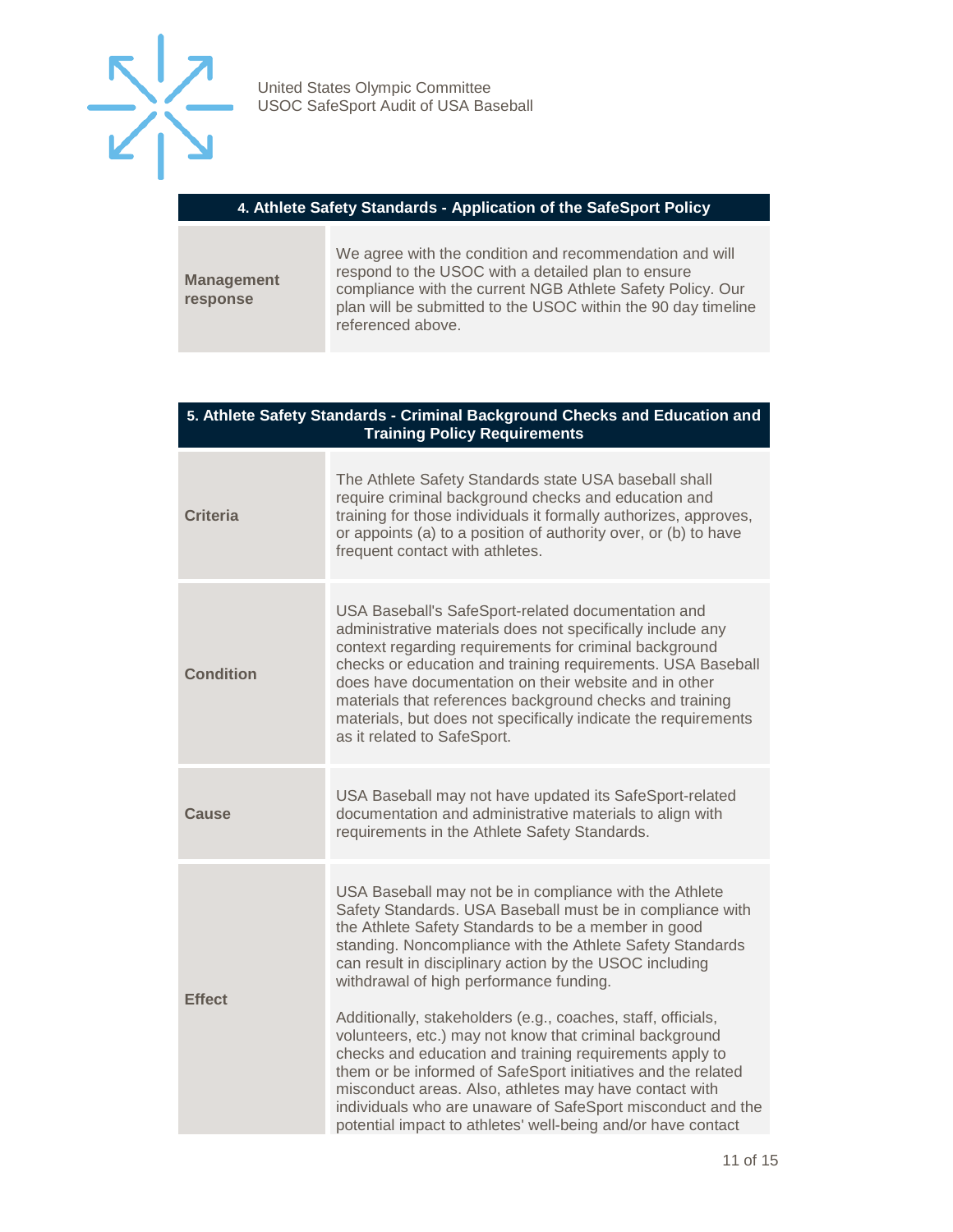

| 5. Athlete Safety Standards - Criminal Background Checks and Education and<br><b>Training Policy Requirements</b> |                                                                                                                                                                                                                                                                                                                                                                                                                                                                                                                                                                             |
|-------------------------------------------------------------------------------------------------------------------|-----------------------------------------------------------------------------------------------------------------------------------------------------------------------------------------------------------------------------------------------------------------------------------------------------------------------------------------------------------------------------------------------------------------------------------------------------------------------------------------------------------------------------------------------------------------------------|
|                                                                                                                   | with individuals who have a criminal history, which could put<br>athletes at SafeSport-related misconduct risk.                                                                                                                                                                                                                                                                                                                                                                                                                                                             |
| <b>Recommendation</b>                                                                                             | USA Baseball's SafeSport policy must require that individuals<br>it formally authorizes, approves, or appoints (a) to a position<br>of authority over, or (b) to have frequent contact with athletes<br>complete criminal background checks and education and<br>training requirements in a timely manner and before they<br>have contact with athletes to provide assurance that they are<br>educated on the requirements of the Athlete Safety<br>Standards. Compliance with these requirements must be<br>completed within 90 days of receipt of the final audit report. |
| <b>Management</b><br>response                                                                                     | We agree with the condition and recommendation and will<br>respond to the USOC with a detailed plan to ensure<br>compliance with the current NGB Athlete Safety Policy. Our<br>plan will be submitted to the USOC within the 90 day timeline<br>referenced above.                                                                                                                                                                                                                                                                                                           |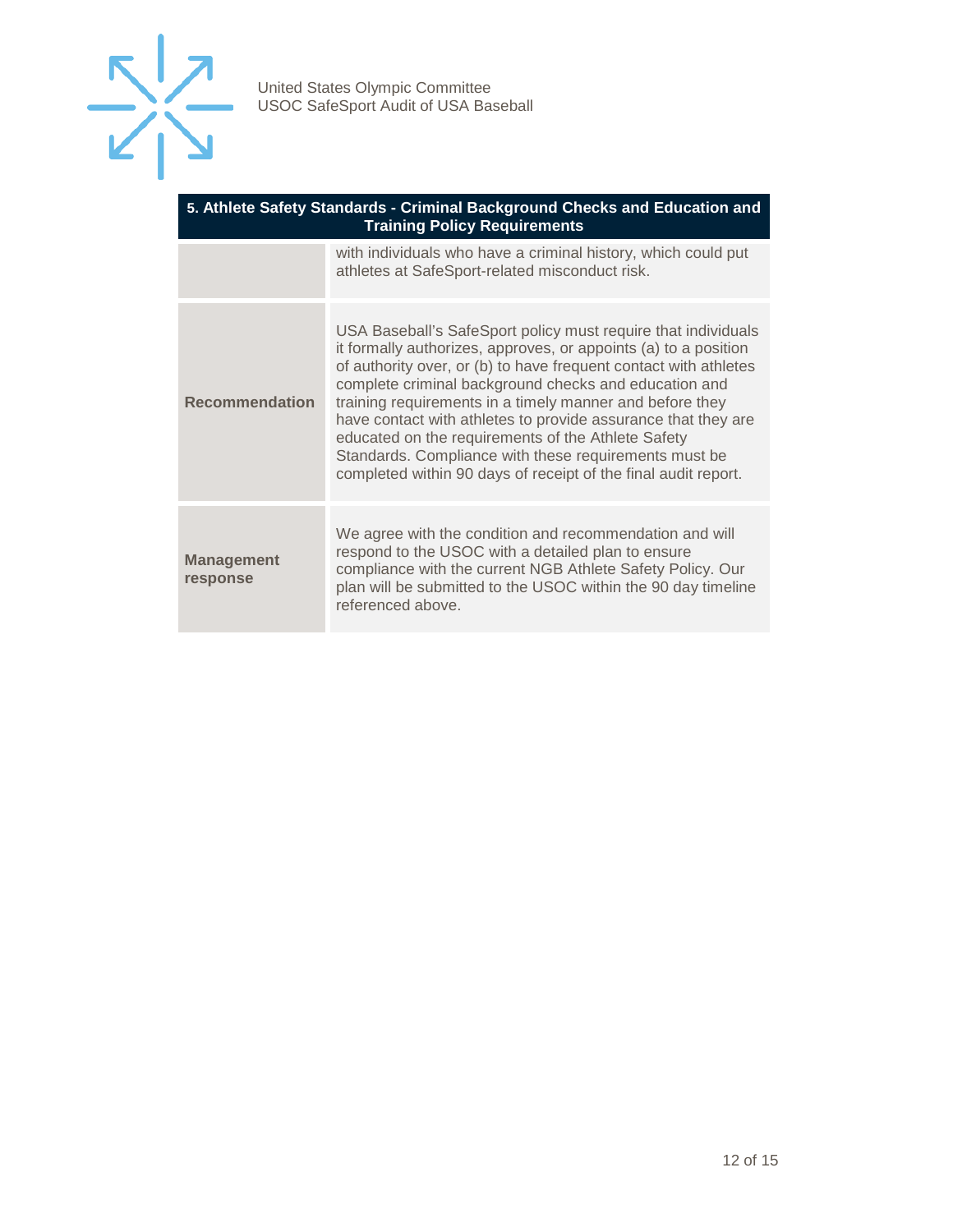

# <span id="page-12-0"></span>**Report Appendices**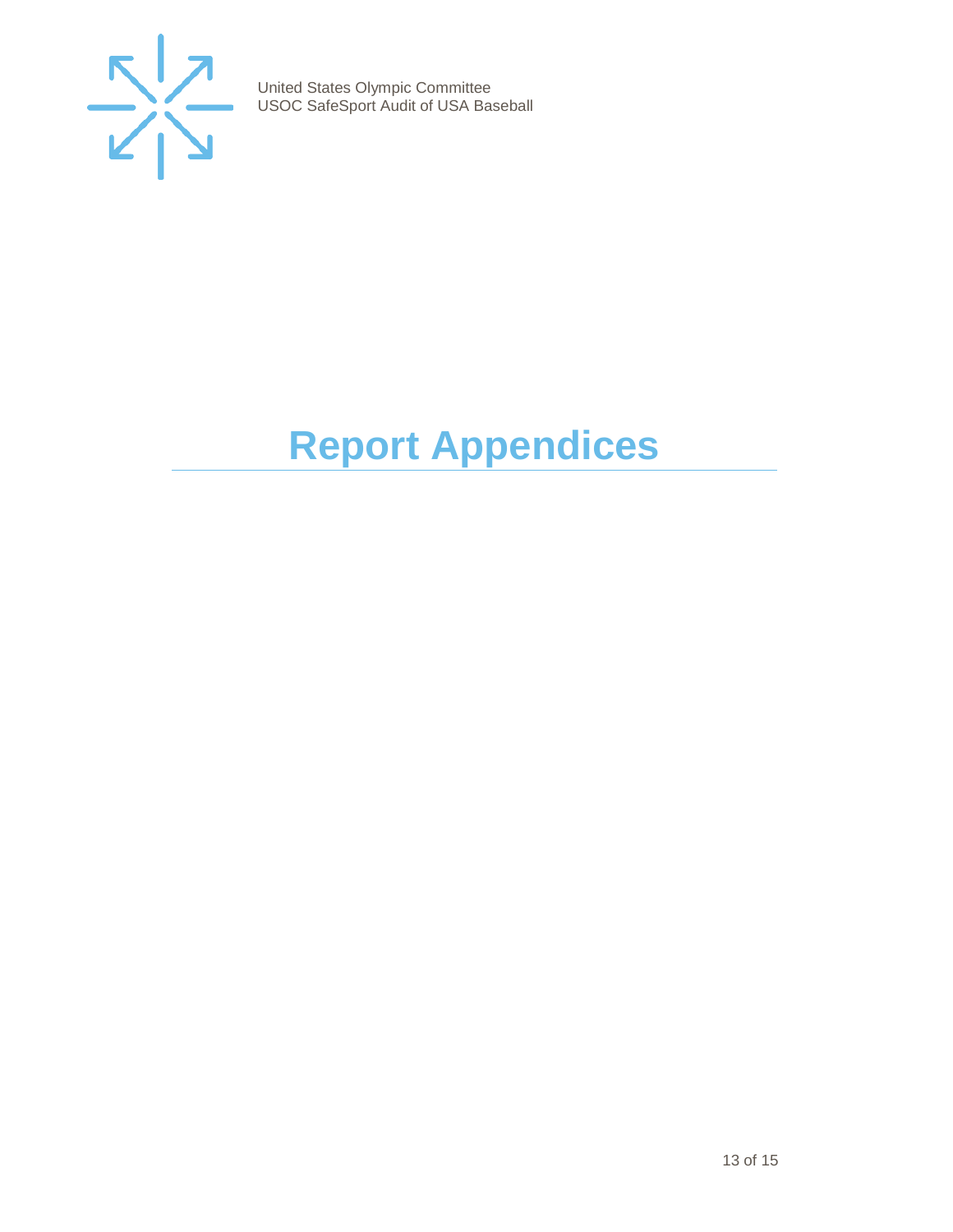

### <span id="page-13-0"></span>**Appendix A: Documents Reviewed**

We reviewed the following documents:

- > Athlete Safety Standards Program Questionnaire
- > USA Baseball Code of Conduct and SafeSport
- > Population listing of "required individuals"(i.e., covered individuals required to undergo background check and training)
- > USA Baseball Coach Participation Form
- > USA Baseball Bylaws
- > USA Baseball Mandatory Background Check Application